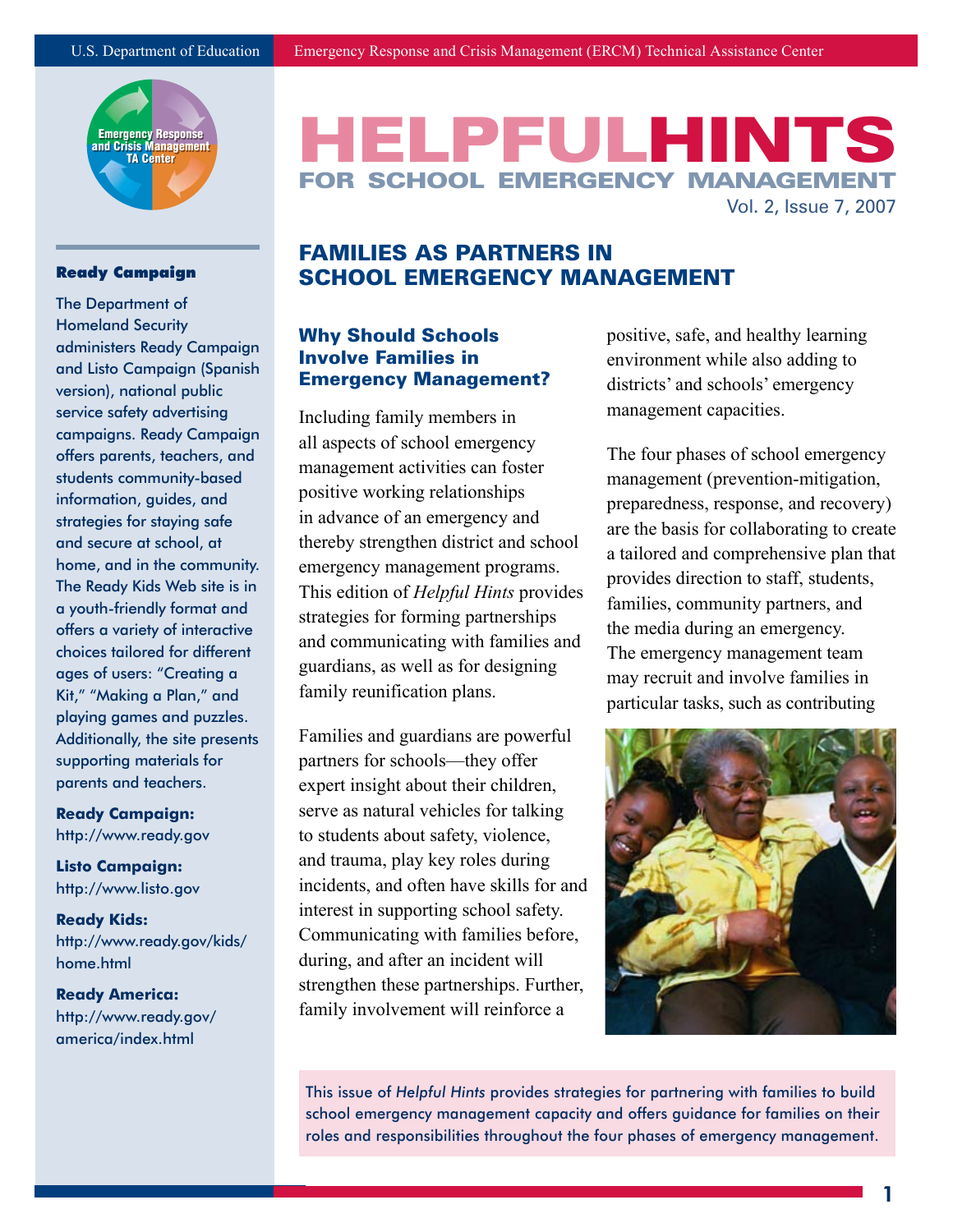#### Helpful Hints for Forming Partnerships With Families

- Create a schoolwide awareness campaign featuring the district's or school's emergency management efforts;
- Host information sessions that describe reunification procedures;
- Ensure that safety is on the agenda at parent association meetings;
- Communicate with families frequently via the Internet, e-mail and letters;
- **Present information at student registration events;**
- **Participate in community fairs with exhibits showing what families can do to help; and**
- Write letters to the editor or send press releases to the local media regarding district preparedness efforts.

to ongoing vulnerability assessments, facilitating family-oriented processes (e.g., student drop-off and pickup), and participating in response training and emergency exercises. After an emergency or traumatic event, schools can engage families in the healing process by providing guidance for supporting children exposed to trauma, assistance in continuing the teaching and learning process at home, and opportunities to participate in the physical recovery of the campus. Including families increases the likelihood of an effective and coordinated response to an emergency, enhances children's well-being, and assures families that the district and school are taking steps to protect their children.

#### Form Partnerships With Families in Emergency **Management**

Strong district and school emergency management teams represent and plan for the safety of the whole school community and all stakeholders. As task forces and working groups are developed, families should be identified and included in all planning activities. Just as law enforcement and fire personnel are experts in response, families are experts about the individual and collective needs of children. Furthermore, families can be pivotal in building buy-in for district emergency management efforts, promoting emergency management program sustainability and ensuring a

coordinated response. As districts and schools empower family members to help ensure school safety, families will reinforce the message that schools are one of the safest places in the community.

#### Establish a Plan to Communicate With Families About Emergency Management

Communication with families is one important component of a comprehensive school emergency management plan. Schools need to develop and document meaningful communications with families before, during, and after an emergency. When creating a family communication plan, it is critical that schools account for language and

## School Emergency Card for Families

#### KEEP THIS IN YOUR WALLET OR CARRY AT ALL TIMES.

When a school emergency has occurred, families can get critical information and directions by doing one of the following: wing:<br>he school emergency hotline at :<br>k e-mail for instant school news an<br>he school Web site at www.yourse<br>to the local television stations, Ch

- 9 Call the school **emergency hotline** at 555-5555.
- $\checkmark$  **Check e-mail** for instant school news and alerts.
- 9 Visit the school Web site at **www.yourschool.edu**.
- 9 Tune to the local **television** stations, Channels 1, 2, and 3.
- $\checkmark$  Listen to the local radio station, KSAF.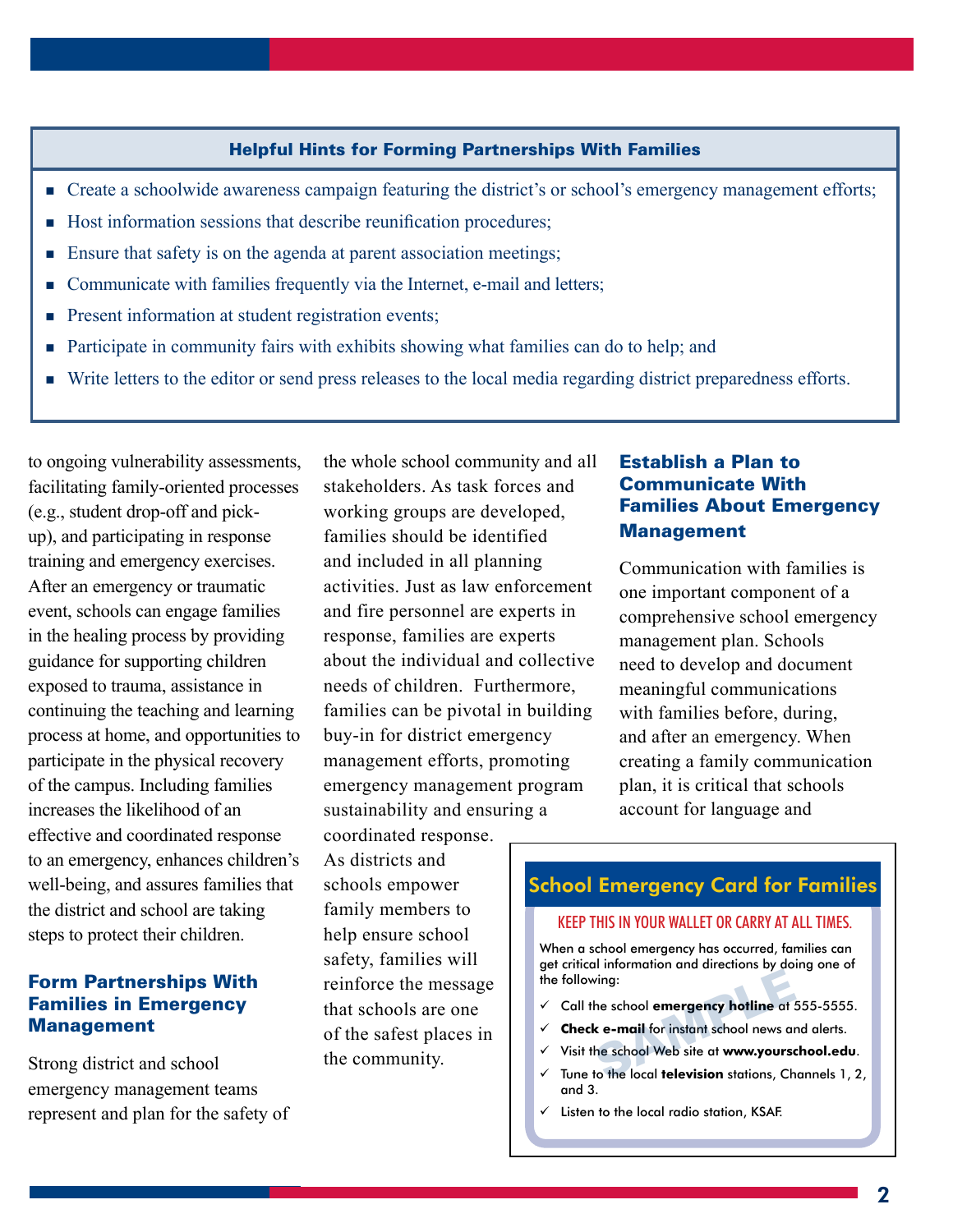technology barriers, recognizing that not all families have the same linguistic capabilities or access to technology. The communication plan should be developed collaboratively with partners, schools, the district, and families and approved by the district public information officer (PIO). Communication activities should focus on promoting the district's and school's programs and informing families of their roles and responsibilities. The plan should give directives for activating all communications systems, including family notification of emergencies.

#### Provide Emergency Management Training to Families

Families should receive training tailored to address their unique roles and responsibilities during various types of incidents, as well as actions they can take to support the four phases of emergency management.



Training should be accompanied by fact sheets that outline the key roles and responsibilities of family members in an emergency.

Together, the district, school, and partner personnel should design, conduct, and evaluate a variety of emergency exercises. Families may be invited to role-play during exercises and later provide feedback from their perspective during a debriefing. For example, if the scenario prompts a lockdown, families could make attempts to enter campus or a building, testing the incident management team's ability to secure the campus.

Gaining family perspectives on the exercise's successes, challenges, and lessons learned will enhance the impact of the exercise, after-action report, and related modifications to the general plan.

#### Plan for Family **Reunification**

Directions and announcements regarding reunification procedures should be made available in all applicable languages, using a variety of accessible methods and outlets. These include district and school Web sites, e-mail, parent association meetings, letters, community fairs, and the local media. Many districts also work with community and faith-based organizations to help deliver messages. In the event of an emergency, school staff should activate all communication measures to advise parents of the evacuation site location and reunification procedures.

| <b>Helpful Hints for Establishing a Family</b><br><b>Communication Plan</b>                                                             | <b>Helpful Hints for Providing Family Training</b>                                                                                                                                                                                                                                                                                                                                          |
|-----------------------------------------------------------------------------------------------------------------------------------------|---------------------------------------------------------------------------------------------------------------------------------------------------------------------------------------------------------------------------------------------------------------------------------------------------------------------------------------------------------------------------------------------|
| $\blacksquare$ Create communication templates for a variety of<br>potential threats, to be tailored in the event of an<br>emergency;    | The emergency management team, teachers, or<br>school staff can create student awareness activities<br>that provide opportunities for students and families<br>to work together to enhance their preparedness<br>level. For example, activities may include:<br>• Creating family phone trees;<br>• Updating emergency cards; and<br>Creating lists of items needed for go-kits<br>at home. |
| • Have communications available in multiple<br>formats (e.g., Internet, e-mail, press release and<br>phone system);                     |                                                                                                                                                                                                                                                                                                                                                                                             |
| • Have culturally sensitive communications pre-<br>pared in all applicable languages; and                                               |                                                                                                                                                                                                                                                                                                                                                                                             |
| • Work with the media and community organiza-<br>tions to reiterate key messages and ensure suc-<br>cessful communication with families |                                                                                                                                                                                                                                                                                                                                                                                             |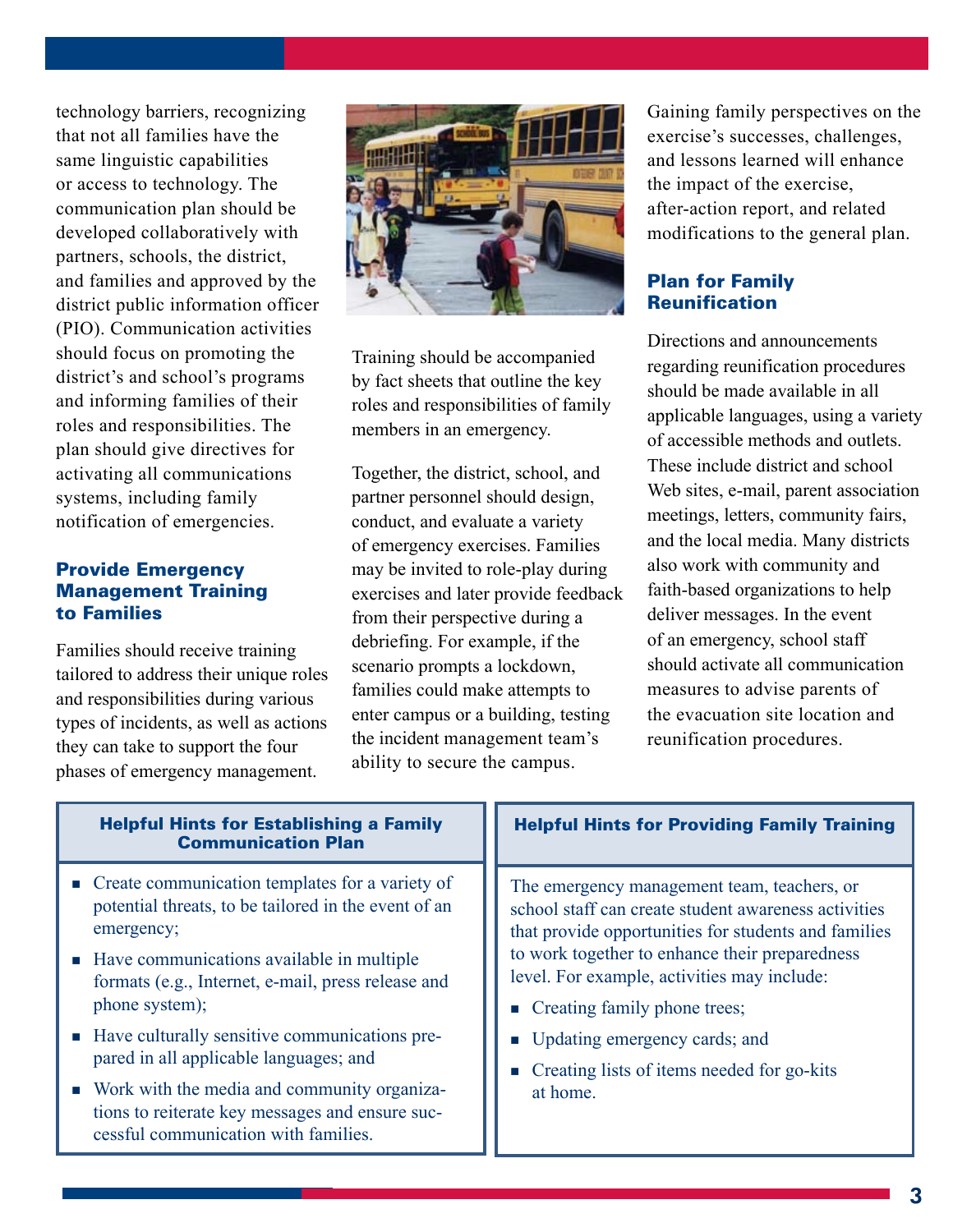

#### Identify Reunification Sites

Schools should plan to have a reunification site at or near the school and one at each of their evacuation locations. When selecting evacuation sites and designing the reunification site, the following must be taken into consideration:

- Assure that there is adequate road capacity leading to the site, as well as accessible ingress and egress.
- $\blacksquare$  Ensure the site is accessible to people using wheelchairs.
- $\blacksquare$  Prepare in advance signage that leads guardians to the reunification site(s).
- Locate the parent-guardian check-in away from the command center. This will deter disruptions to command, miscommunication, and anxiety produced by having only partial information.
- $\blacksquare$  Plan to place the students away (out of sight, if possible) from the family waiting area. Otherwise, guardians may go straight to the students and bypass accountability procedures.
- Provide proper staffing to direct guardians, answer their questions, and escort them to their children. Consider using staff who know the school's families and who can remain calm during stressful situations. A leader in the family community may also be of assistance, serving as a liaison between families waiting to pick-up their children and the reunification site staff.
- $\blacksquare$  Locate the student-family reunification sites away from any media staging areas.
- **Provide adequate distance between** the media staging area and the incident command team. The distance should allow the media to film only distance shots, thus preventing unauthorized attempts for images and maintaining student privacy. School personnel and police can limit the media's access to one designated area when the reunification site is on school grounds. This can be accomplished through signage and barriers.

Special considerations must be taken when designing reunification sites for each school. The age, size, and special needs represented in any school population will determine whether or not a site is appropriate or needs modifications. For example, high school students should be located in a secure area far away from their cars to prohibit them from leaving on their own. Schools can enhance a site location by installing

#### Helpful Hints for Communicating With Families During an **Emergency**

Families need to know:

- Outlets for learning emergency information (e.g., phone numbers, local TV and radio stations, the district Web site);
- Where the reunification site  $i$ s;
- When they can meet their child;
- What they need to bring with them (e.g., identification cards); and
- How to arrange an alternative adult for reunification if the legal guardian cannot be present.

If reunification procedures are not taught in advance, wellintentioned families may interfere with the incident response team's efforts. The more information families receive before, during, and after an incident, the more likely they will facilitate, rather than hinder, an effective response and be able to safely reunite with their child.

temporary or portable fences. To lessen trauma for the younger, more vulnerable elementary students, schools could use fences as barriers, blocking their exposure to injury, damage, the incident command, and the parent reunification table.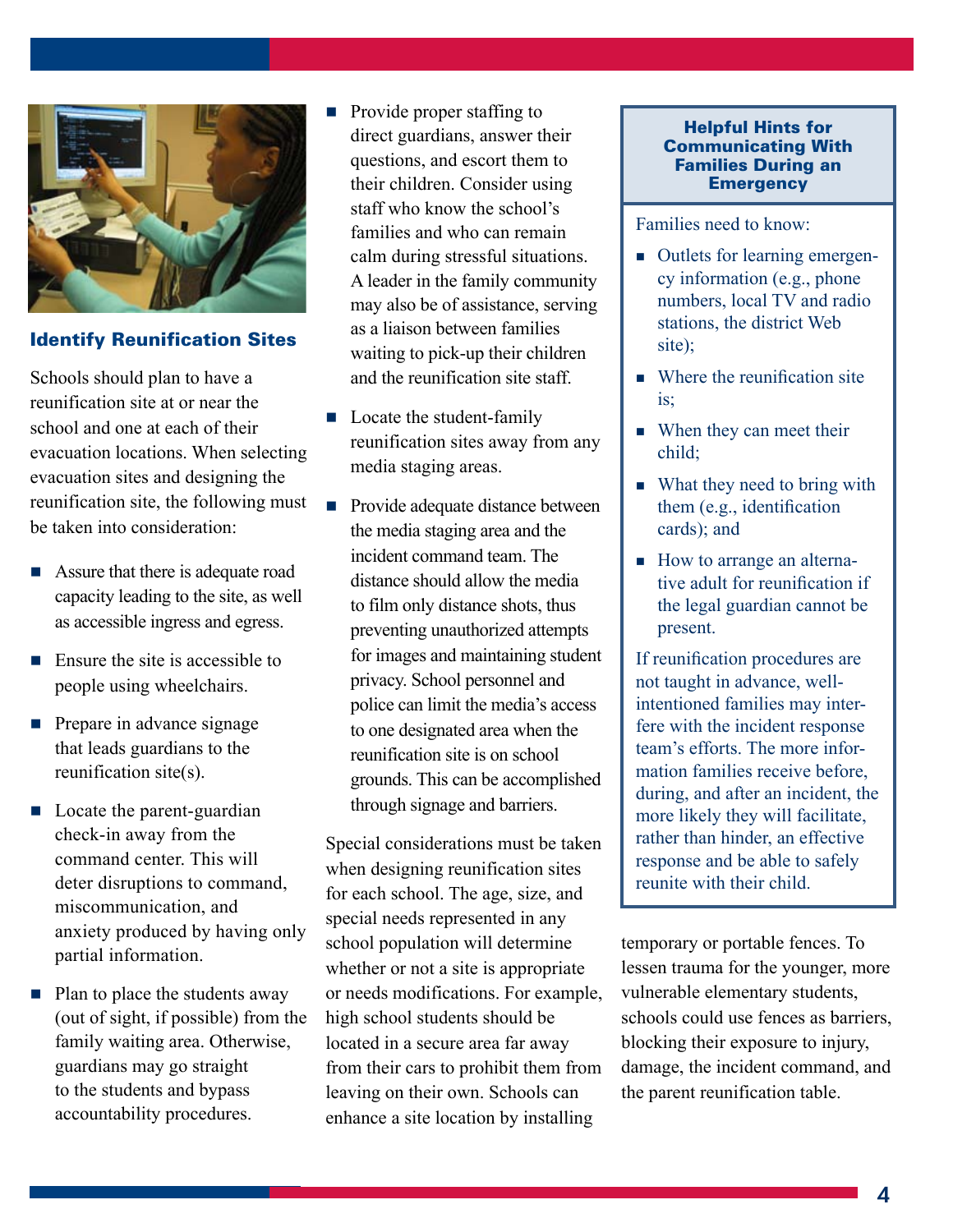#### Maintain Emergency Cards and Release Forms

Schools should maintain current emergency information cards for each student. Cards should have contact information, including cell phone numbers, for parents and legal guardians, and for at least two additional emergency contacts. This information needs to be updated frequently. The legal or authorized guardian(s) must be clearly documented in order to ensure that the child is released safely in an emergency. Additionally, emergency cards should note medical issues requiring immediate attention.

Emergency cards are typically stored in a school's main office. During an emergency, school personnel will take the cards to the reunification site. Some schools also store a copy of the emergency cards in a teacher's emergency gokit to ensure that all students are accounted for and their medical needs understood. School staff will be permitted to release a student only to the authorized individual(s) listed on the card.

Parents and guardians picking up students will be required to show proper identification and sign a release form before leaving with their child. Districts should work with



their general counsel to create release forms that protect students' safety. The form should state who is authorized to retrieve the child, the names of and information on each sibling within a family, and updated information on students' emergency contacts. Schools should be considerate of families' language needs in this area as well.

#### Resources

#### FEMA Resources for Parents and **Teachers**

The Federal Emergency Management Agency (FEMA) has created a Web site tailored to meet the needs of families and teachers promoting student emergency preparedness and coping efforts. The Web site provides caregivers with safety information, a curriculum, and learning activities appropriate for the home or classroom. The site is accessible at http:// www.fema.gov/kids/teacher.htm.

### "Keeping Our Children Safe and Secure: Pandemic Flu and Emergency Preparedness"

The U.S. Department of Education offers a parent series called "News You Can Use" as a method for presenting important, timely information about issues affecting children's safe and healthy academic development at school. Every month a new episode is aired and each is archived. With input from a variety of federal agencies, this episode on pandemic flu and emergency preparedness offers information on infectious disease and preparing for a potential influenza and other emergencies. Originally broadcast live on Tuesday**,** Oct. 17, 2006, the archived webcast is available at http://www.connectlive.com/events/ ednews/2005-06archive.htm.